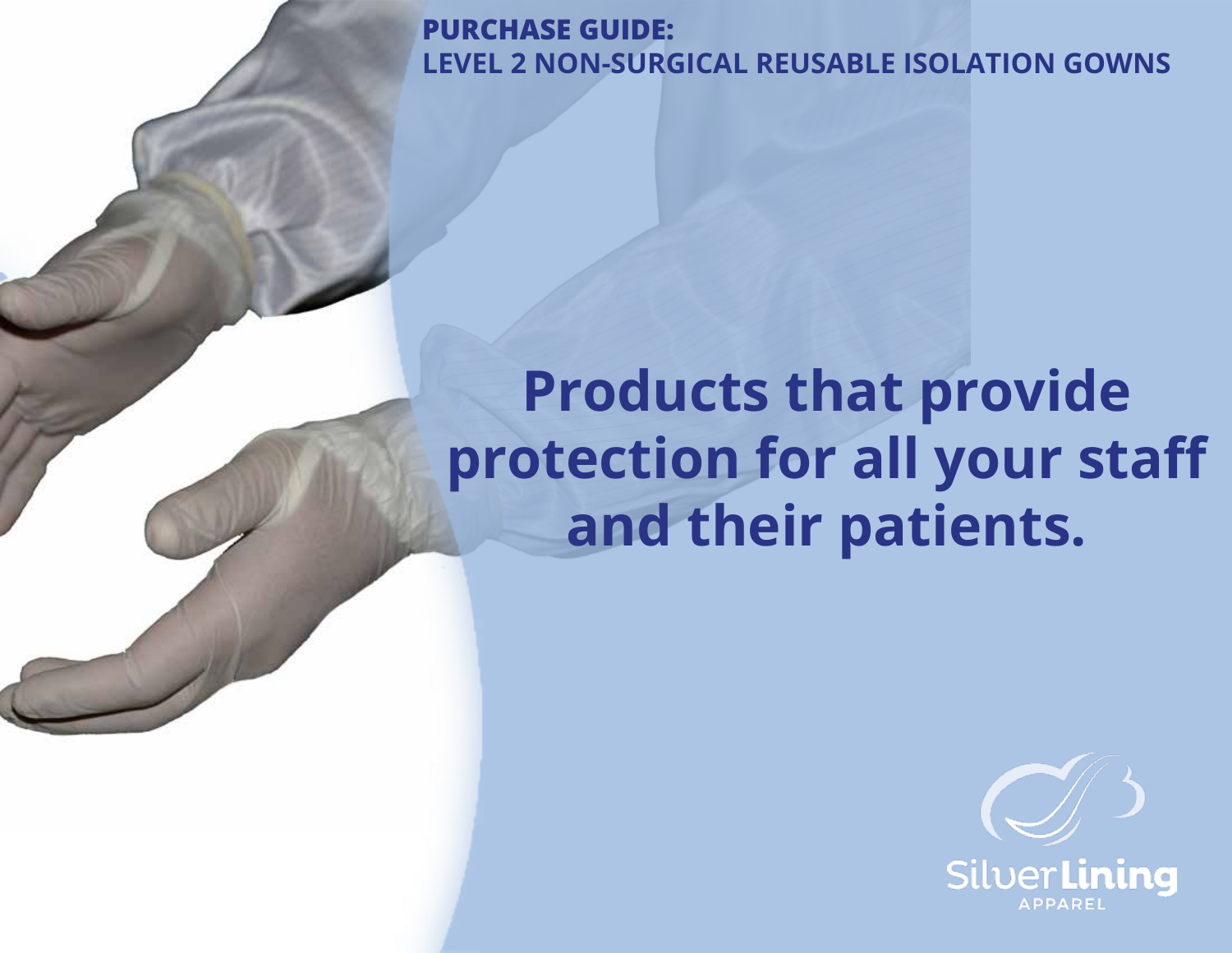## **SAFETY FOR ALL YOUR STAFF AND THEIR PATIENTS**

alm Association for

**APIC** 

**TRSAW**:

SilverLining

**At Silver Lining Healthcare Apparel we believe in making a difference. We are proud to offer sustainable brand solutions to clients across the U.S. that touch industries ranging from healthcare, university settings, and the service industry. Our products meet industry safety standards and are EUA certified dated 5.22.2020.** 

**Level 2 Non-Surgical Reusable Isolation Gowns**

**CAHVAP** 





WBEN®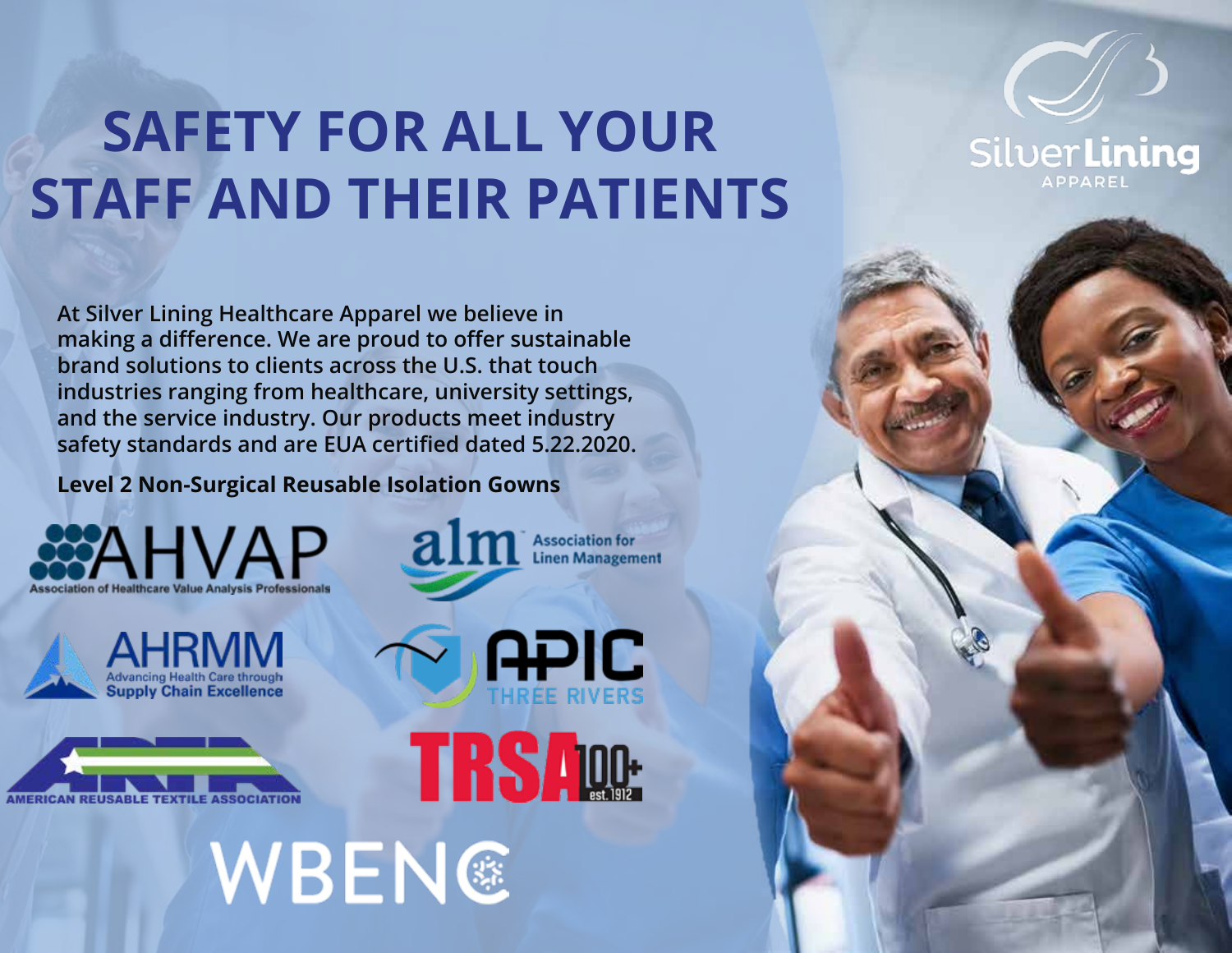SilverLining

### **INTRODUCING OUR NEWLY DESIGNED LEVEL 2 NON-SURGICAL REUSABLE ISOLATION GOWN THAT PROVIDES PROTECTION.**

## **SIMPLY PERFECT**

**LEVEL 2 NON-SURGICAL REUSABLE ISOLATION GOWN** 



SilverLining **APPAREL** 

**CLICK HERE TO LEARN MORE**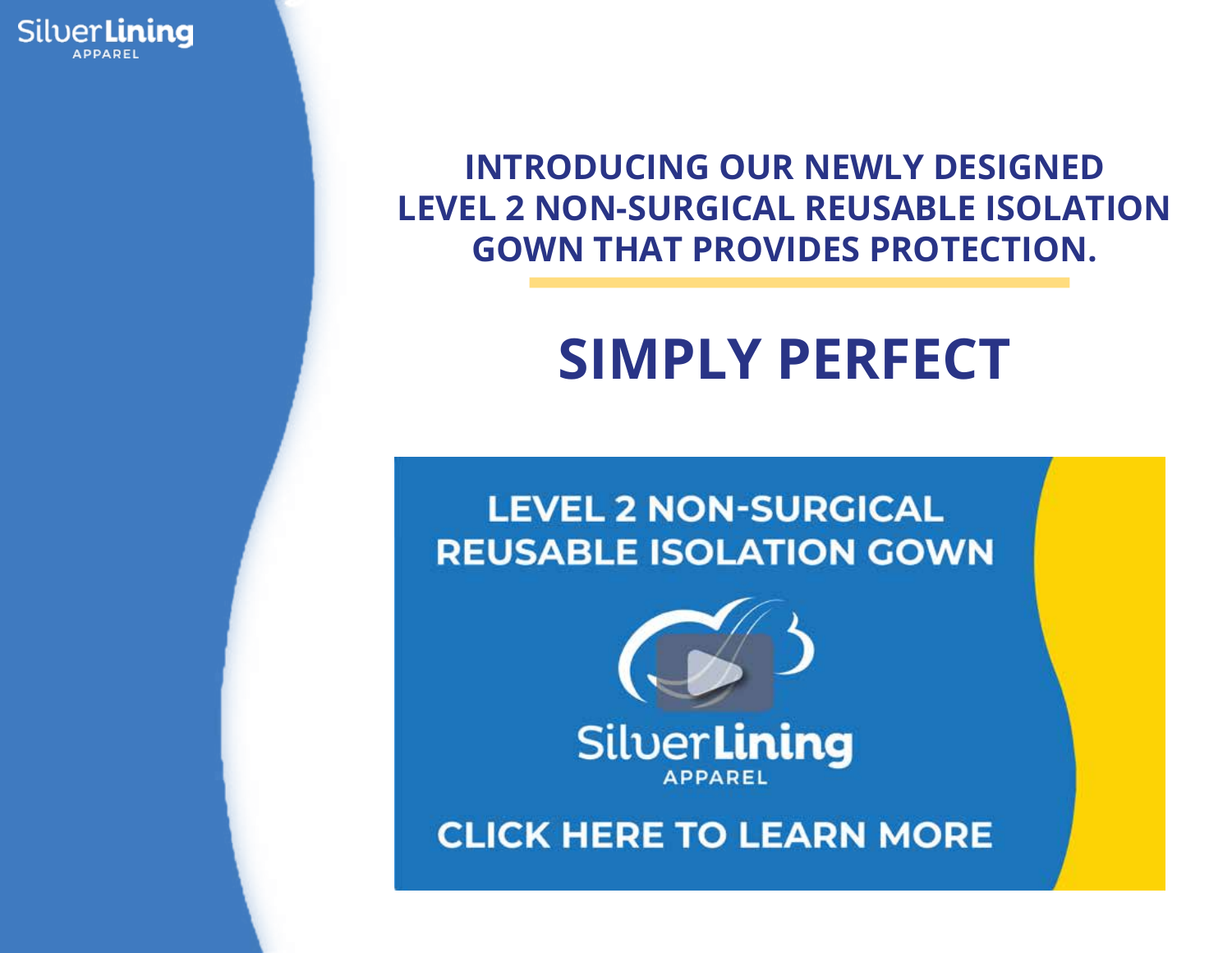

## **PERSONAL PROTECTIVE EQUIPMENT – PPE**

**Silver Lining Healthcare Apparel specializes in the manufacture of Level 2 Non-Surgical Reusable Isolation Gowns. Our operations team has scaled production to meet the increasing demand for PPE due to the coronavirus pandemic.**

- **Orders under 100 ship within one to two days**
- **Bulk orders can be coordinated in batches to help meet need**
- **Customization. New to custom. Build and customize your Level 2 non-surgical reusable isolation gown with our range of custom color options. Perhaps you need custom sizes to fit your HCO needs. Maybe a custom wash grid featuring the name of your facility to help identify your isolation gowns. Whatever the custom feature, you have come to the right place. Let Silver Lining's Healthcare Apparel Design Team help you create your custom isolation gown today.**

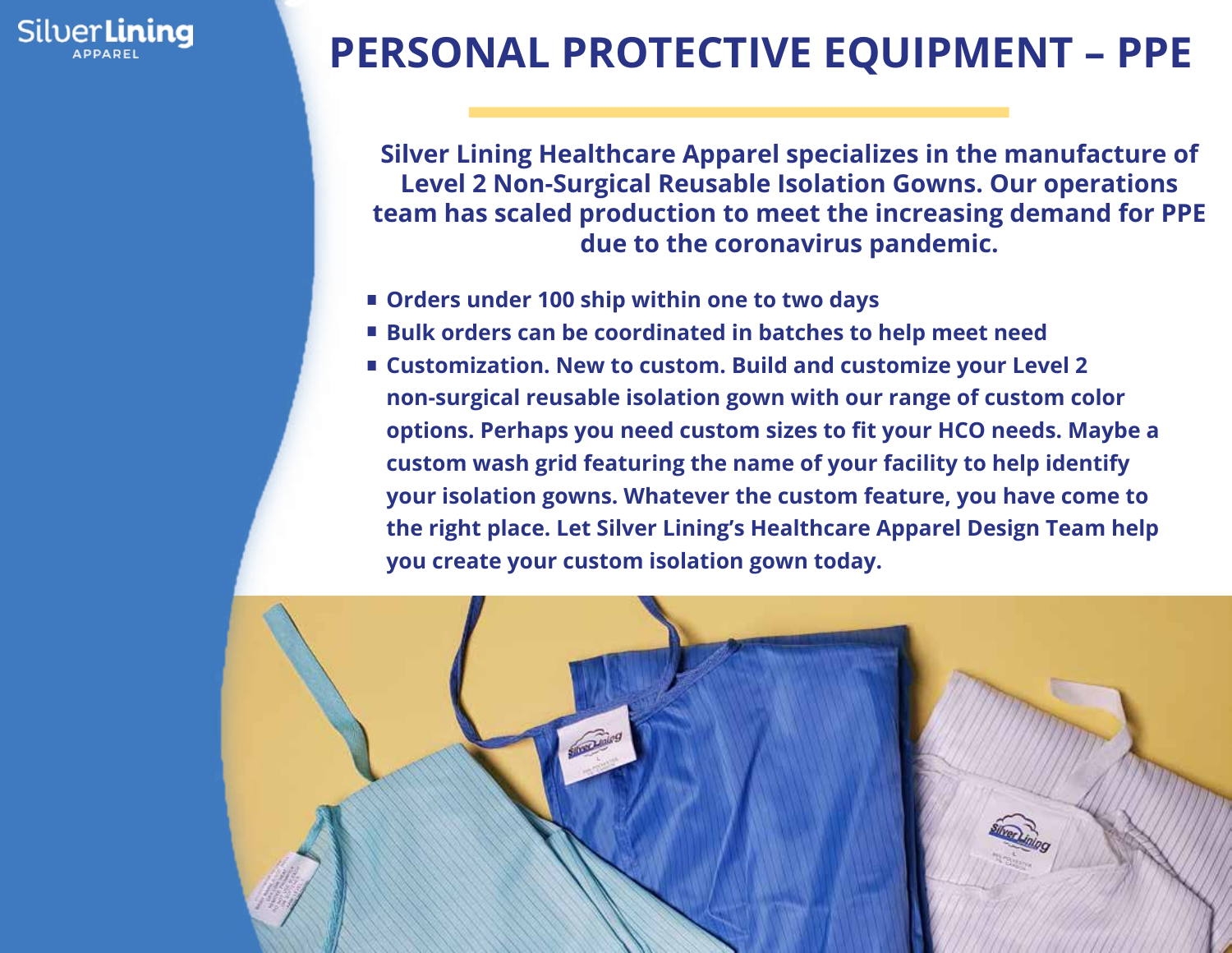

#### **AAMI LEVEL GUIDE**

**Silver Lining Healthcare Apparel is a preferred provider of Level 2 Non-Surgical Reusable Isolation Gowns.**



| <b>LEVEL</b>                | <b>TEST METHOD</b>                                                             | <b>TEST DEFINITION</b>                                                                                                                                                                                             | <b>REQUIREMENT</b>                                       | <b>EXPECTED BARRIER</b><br><b>EFFECTIVENESS</b>                                                                                                           | <b>ANTICIPATED</b><br><b>FLUID EXPOSURE</b> |
|-----------------------------|--------------------------------------------------------------------------------|--------------------------------------------------------------------------------------------------------------------------------------------------------------------------------------------------------------------|----------------------------------------------------------|-----------------------------------------------------------------------------------------------------------------------------------------------------------|---------------------------------------------|
| <b>AAMI</b><br><b>LEVEL</b> | AATC 42<br>Impact<br>penetration<br><b>AATC 127</b><br>Hydrostatic<br>Pressure | Measures the ability of a<br>material to resist water<br>penetration under spray impact<br>Measures the ability of a<br>material to resist water<br>penetration under constant<br>contact with increasing pressure | Spray impact<br>1.0 g<br>Hydrostatic<br>pressure<br>20cm | Low water resistance<br>(resisist to water spray<br>and some resistance to<br>water penetration<br>under constant contact<br>with increasing<br>pressure) | <b>LOW</b><br><b>FLUID</b><br><b>LEVELS</b> |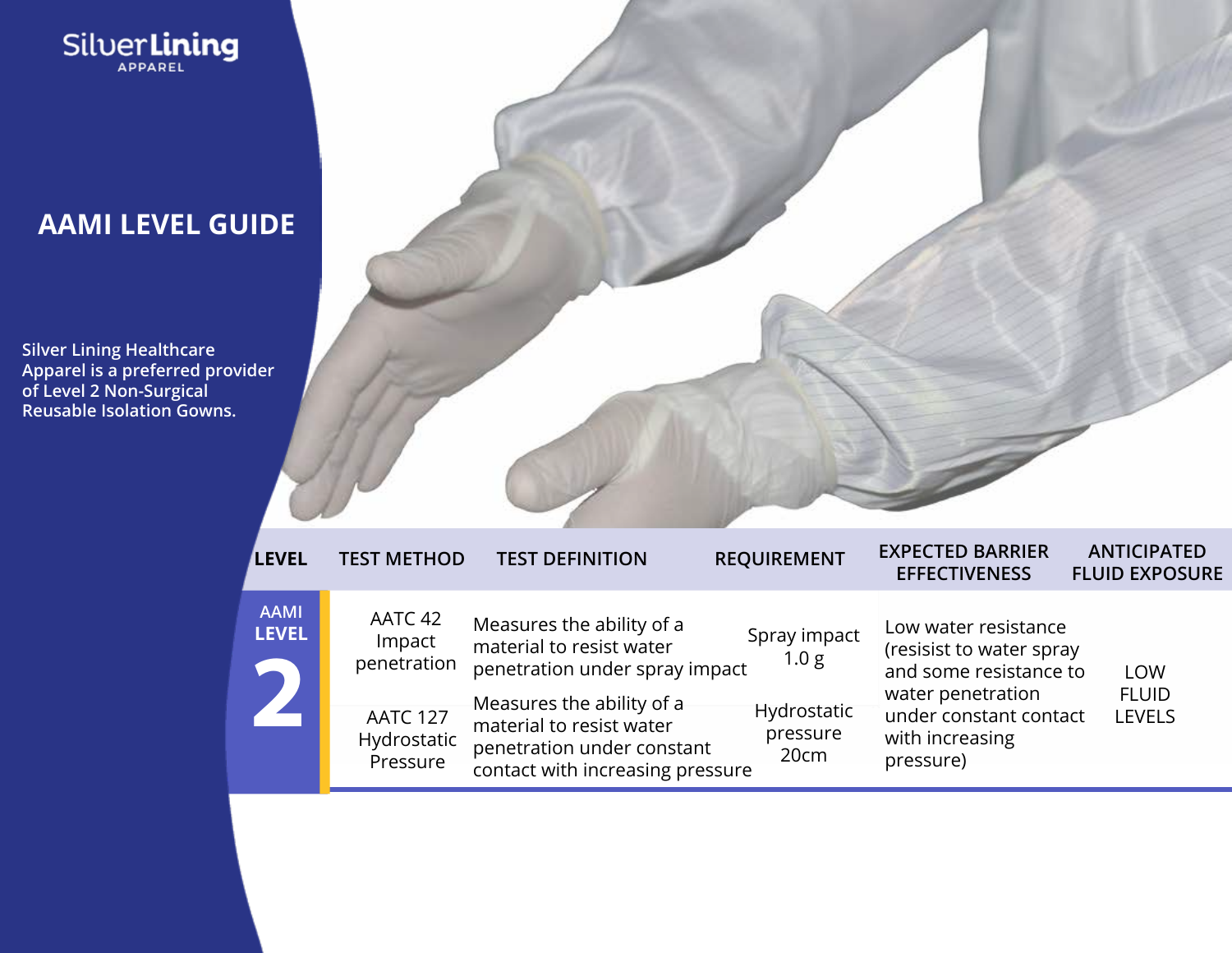## **THE PERFECT ISOLATION GOWN – REGULAR**

#### **NECK LINE**

Sturdy/comfortable neck binding and 9" tie straps with the overlap tack and finished ends.

#### **POLY/CARBON FABRIC**

Silver Lining Healthcare Apparels gown is made with teflon coated polyester, offering the highest level of pathogen and blood protection. Breathable comfort and durability up to 75 wash/dry cycles.

**ELASTICIZED CUFFS** Snug and quick drying.



1/4" wide polyester twill ties are double-stitched for durability.

#### **STRONG HEM**

All hems are double folded/clean finish.

#### **CUSTOMIZE**

Various color and size options available. Currently offered in two sizes: Standard (similar to men's large) and XXL.

# SilverLining **APPAREL**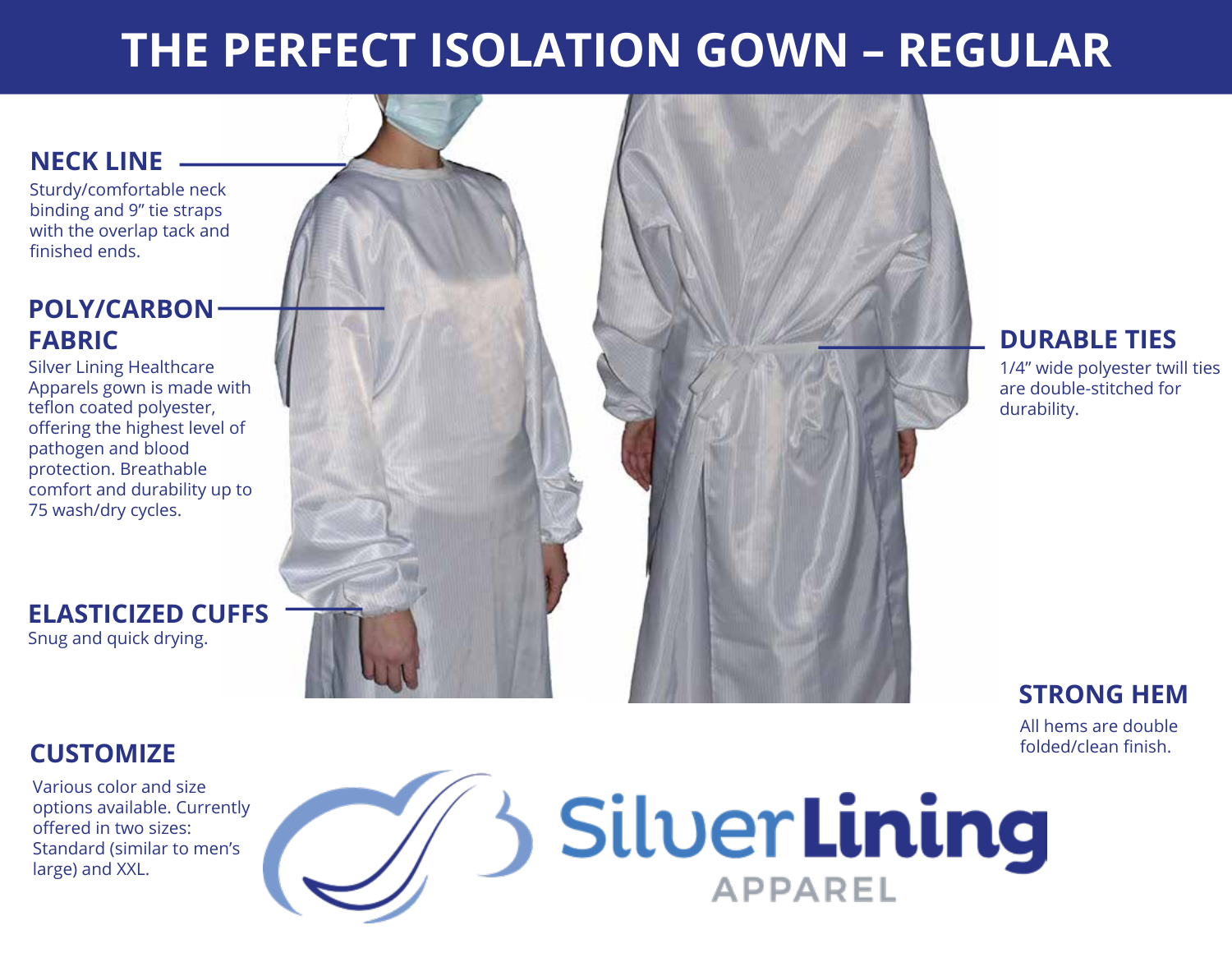## **THE PERFECT ISOLATION GOWN – DELUXE**

#### **NECK LINE**

Sturdy/comfortable neck binding and 9" tie straps with the overlap tack and finished ends.

#### **POLY/CARBON FABRIC**

Silver Lining Healthcare Apparels gown is made with teflon coated polyester, offering the highest level of pathogen and blood protection. Breathable comfort and durability up to 75 wash/dry cycles.

#### **STRONG HEM**

All hems double folded/clean finish.

#### **CUSTOMIZE**

Various color and size options available. Currently offered in two sizes: Standard (similar to men's large) and XXL.

Thumb Loops - Ensures sleeves stay put

#### **SPECIAL FEATURES**



Snap Away Snaps located at the neck and midback make donning and doffing the garment easy decreasing the risk of coss contamination.



#### **DURABLE TIES**

1/4" wide polyester twill ties are double-stitched for durability.

#### **ELASTICIZED CUFFS**

Snug and quick drying.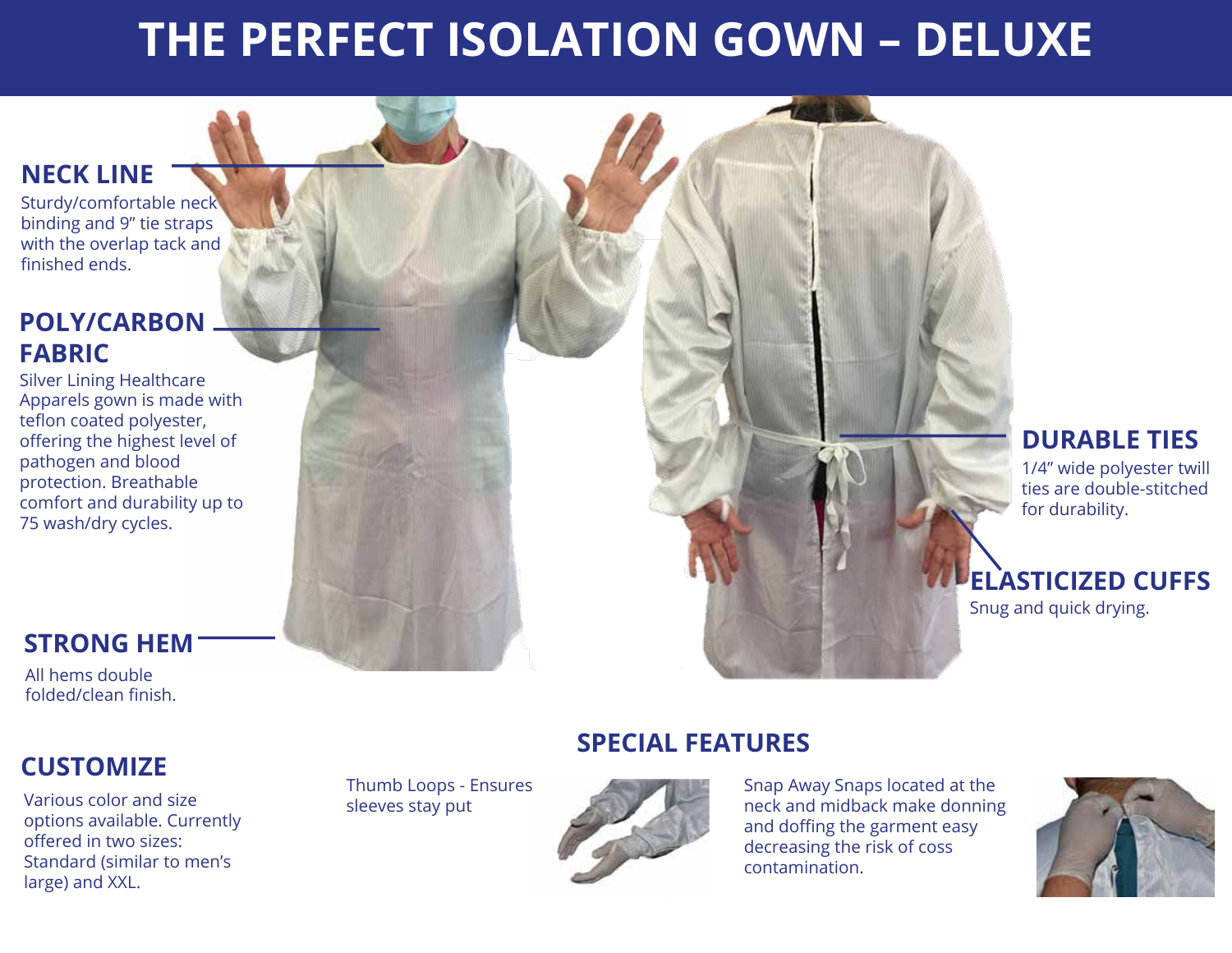## **PRESCRIPTION FOR THE LEVEL 2 NON-SURGICAL REUSABLE ISOLATION GOWN**

- **99% Polyester / 1% Carbon Knit Fabric**
- **Teflon Coated Fluid Barrier**
- **Polyester twill binding and ties**
- **Elasticized cuffs**
- **Latex Free**

SilverLining

- **Lightweight 9.5 ounces**
- **Anti-Static**
- **Flammability Classification Class 1**
- **Wash grid**
- **Virtualy lint free**
- **Our gowns are validated for 75 wash cycles**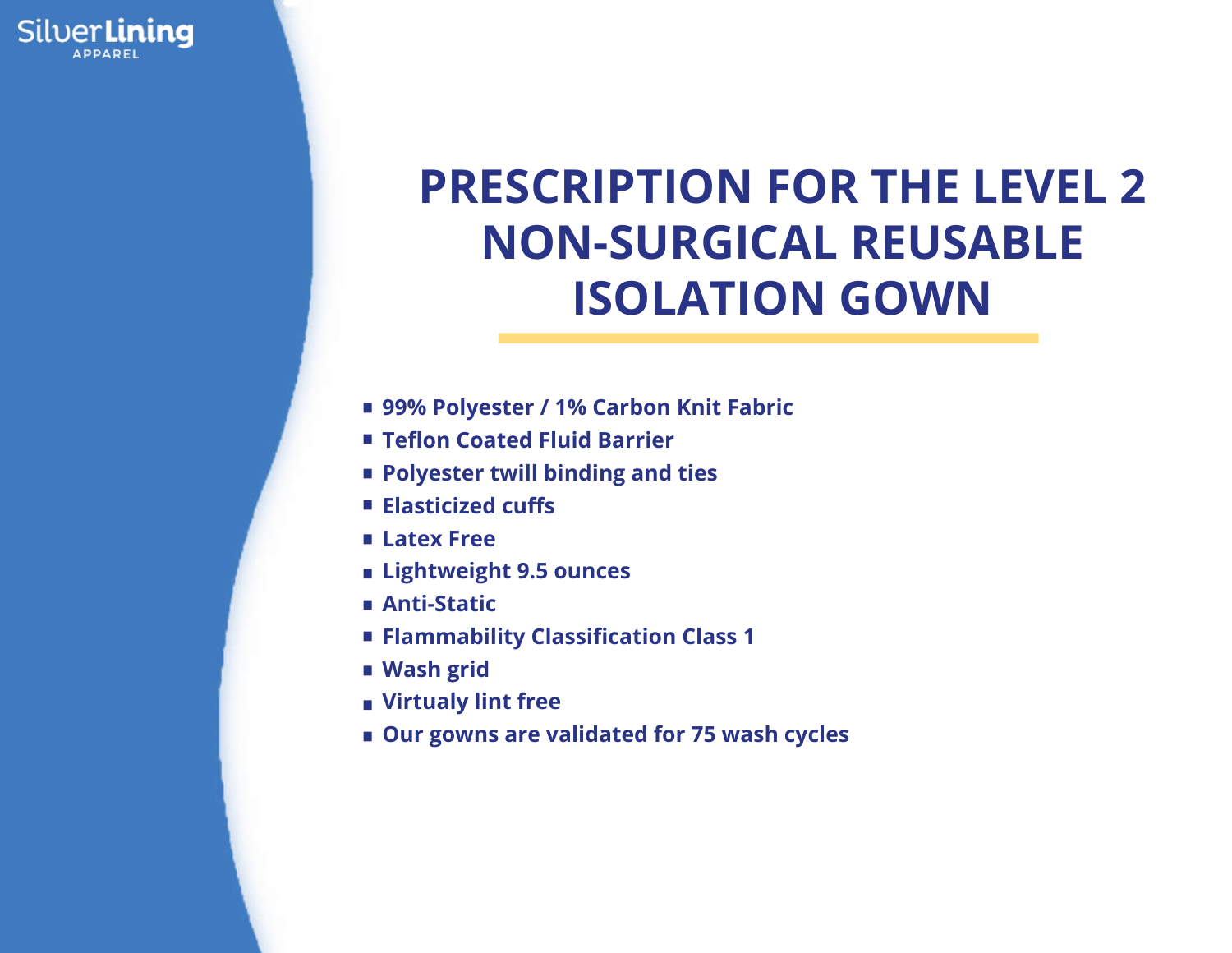## **LEVEL 2 NON-SURGICAL REUSABLE ISOLATION GOWNS**

#### **Vartest 17025 Certified Third Party Test Report**

| Level | <b>Test</b>             | <b>Liquid Challenge</b>    | <b>Result</b>   | <b>Expected Barrier Effectiveness</b> |
|-------|-------------------------|----------------------------|-----------------|---------------------------------------|
|       | <b>AATCC 42 Impact</b>  |                            |                 | Minimal Water Resistance (Some        |
| 1     | <b>Penetration Test</b> | Water                      | <4.5g           | Resistance to Water Spray)            |
|       |                         |                            |                 | Low Water Resistance (resistant to    |
|       |                         |                            |                 | water spray and some resistance to    |
|       | <b>AATCC 42 Impact</b>  |                            |                 | water penetration under constant      |
| 2     | <b>Penetration Test</b> | Water                      | $\leq 1.0g$     | contact with increasing pressure)     |
|       |                         |                            |                 | Low Water Resistance (resistant to    |
|       | AATCC 127               |                            |                 | water spray and some resistance to    |
|       | Hydrostatic             |                            |                 | water penetration under constant      |
| 2     | Pressure                | Water                      | >20cm           | contact with increasing pressure)     |
|       |                         |                            |                 | Moderate Water Resistance (           |
|       |                         |                            |                 | resistant to water spray and some     |
|       |                         |                            |                 | resistance to water penetration       |
|       | <b>AATCC 42 Water</b>   |                            |                 | undere constant contact with          |
| з     | Penetration             | Water                      | $\leq 1.0g$     | increasing pressure)                  |
|       |                         |                            |                 | Moderate Water Resistance             |
|       |                         |                            |                 | (resistant to water spray and some    |
|       | AATCC 127               |                            |                 | resistance to water penetration       |
|       | Hydrostatic             |                            |                 | undere constant contact with          |
| з     | Pressure                | Water                      | $<$ 50 $cm$     | increasing pressure)                  |
|       |                         |                            | <b>No</b>       |                                       |
|       |                         |                            | Penetration at  | <b>Blood and Viral Penetration</b>    |
| 4     | <b>ASTM F1670</b>       | Surrogate Blood            | 2 psi (13.8kpa) | Resistance (2psi)                     |
|       |                         |                            | No              |                                       |
|       |                         |                            | Penetration at  | <b>Blood and Viral Penetration</b>    |
|       | <b>AST F1671</b>        | <b>Bacteriophage Virus</b> | 2 psi (13.8kpa) | Resistance (2psi)                     |



White/Gray Pinstripe **Mateurian Constant of AAMI PB70** by Vartest Laboratories.



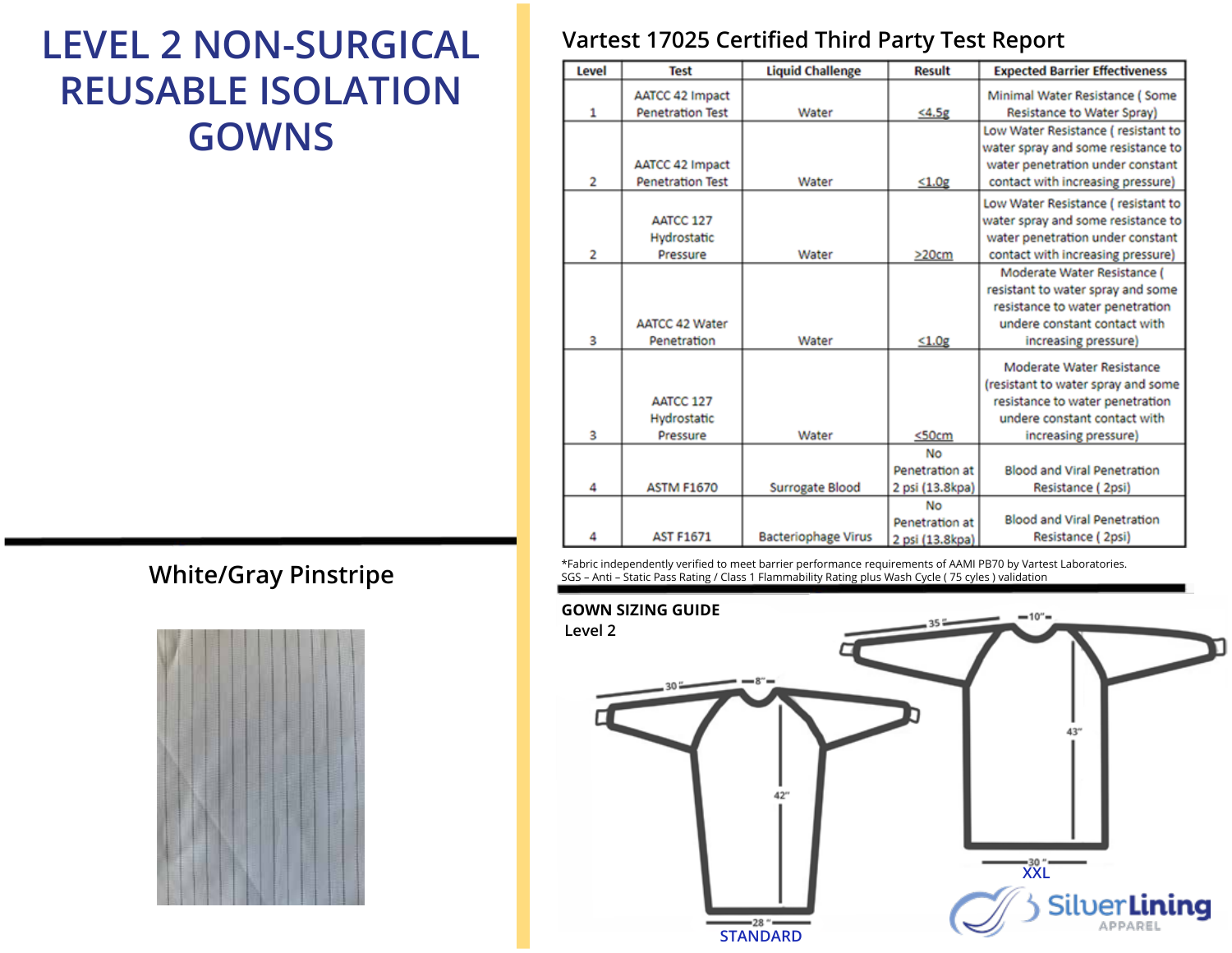

## **CARE INSTRUCTIONS**

**Our isolation gowns meet the "minimal-to-low barrier protection," meaning Level 2 protection or equivalent under the FDA-recognized standard ANSI/AAMI PB70: Liquid barrier performance and classification of protective apparel and drapes intended for use in health care facilities; Our washing instructions are as follows as required by the 5.22.2020 FDA/CDC EUA.**

#### **Fabric Content:**

- 99% Polyester
- 1% Carbon
- **Teflon Coated Fluid Barrier**

#### **Wash Instructions:**

- **Wash warm**
- Dry low heat
- Do not use bleach